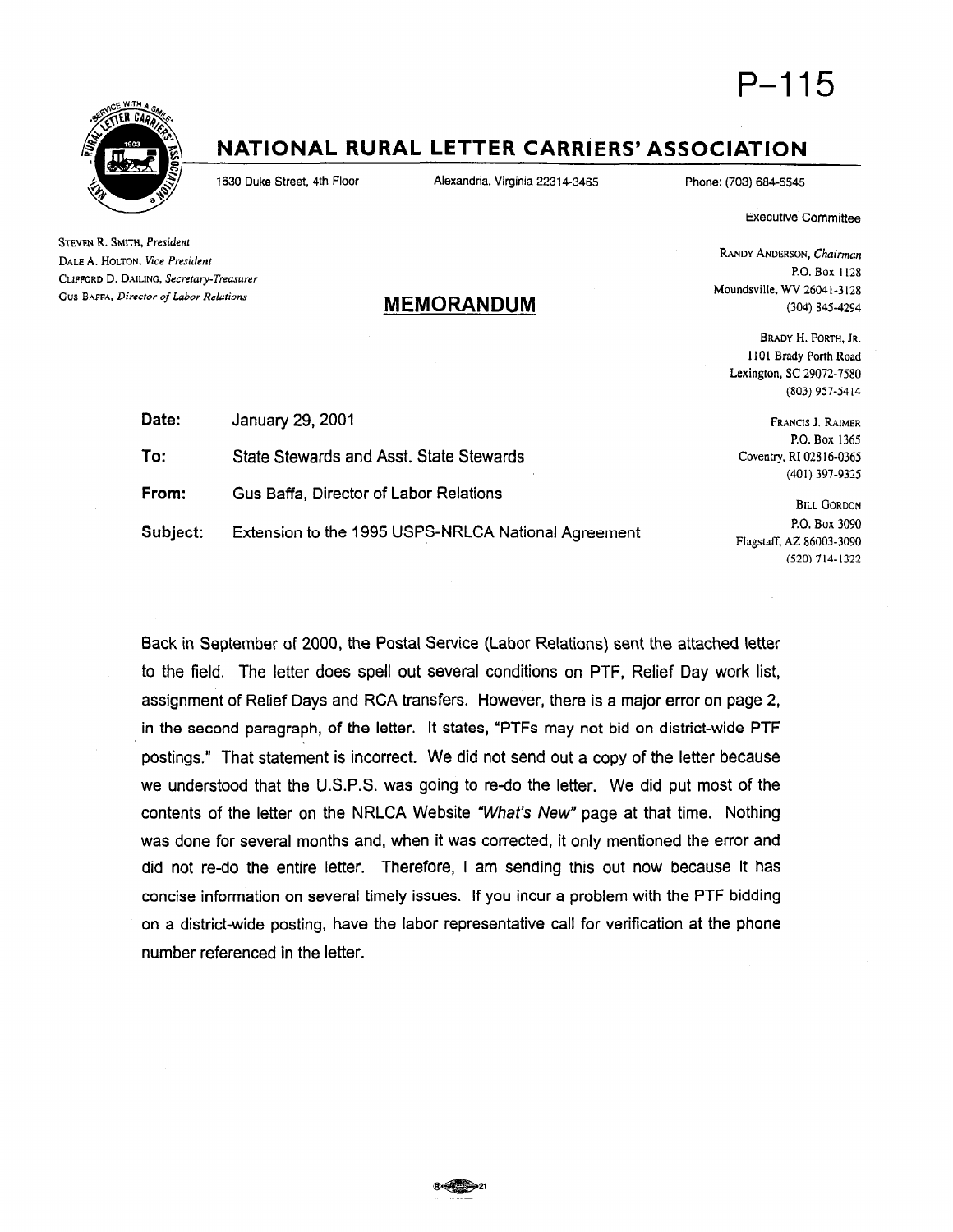**LABOR RELATIONS** 



September 1, 2000

MANAGERS, HUMAN RESOURCES (AREA) MANAGERS, LABOR RELATIONS (AREA) MANAGERS, DELIVERY PROGRAMS SUPPORT (AREA) MANAGERS, HUMAN RESOURCES (DISTRICT) MANAGERS, OPERATIONS PROGRAMS SUPPORT (DISTRICT)

SUBJECT: Extension to the 1995 USPS-NRLCA National Agreement

Following ratification of the Extension to the 1995 USPS-NRLCA National Agreement, joint training sessions were held in Tampa, Florida, and Salt Lake City, Utah. During the training sessions it was requested that further written clarification be provided on several issues. This letter will serve to clarify those issues and provide additional guidance on the PTF rural carrier positions.

#### Part-time Flexible Rural Carrier

The Extension to the 1995 Agreement introduces the part-time flexible rural carrier (PTF). .Information regarding the establishment of PTF positions can be found in the Analysis of Changes to the Extension to the Agreement and the Implementation Guidelines distributed with advance copies of the Extension in May. Several key points must be noted prior to the establishment of a PTF position.

The district office is responsible for ensuring that local managers are making every effort to fill leave replacement vacancies with RCAs or TRCs. The district is also responsible for ensuring that rural carrier examinations are given on a regular basis and that hiring registers are continually maintained. In addition, the district office will require that local managers obtain the appropriate district approval prior to establishing a PTF position.

As stated in the Extension, the establishment of a PTF is at the discretion of the Employer, however, each regular rural carrier shall have the right to require that a leave replacement be assigned to his or her route. Management has a reasonable period of time, which has been defined as 120 days, to obtain an RCA or TRC for the route after the carrier's request. If management is unsuccessful in obtaining an RCA or TRC to serve on a K mute, a PTF position will be established, provided the PTF will be assigned at least two K routes.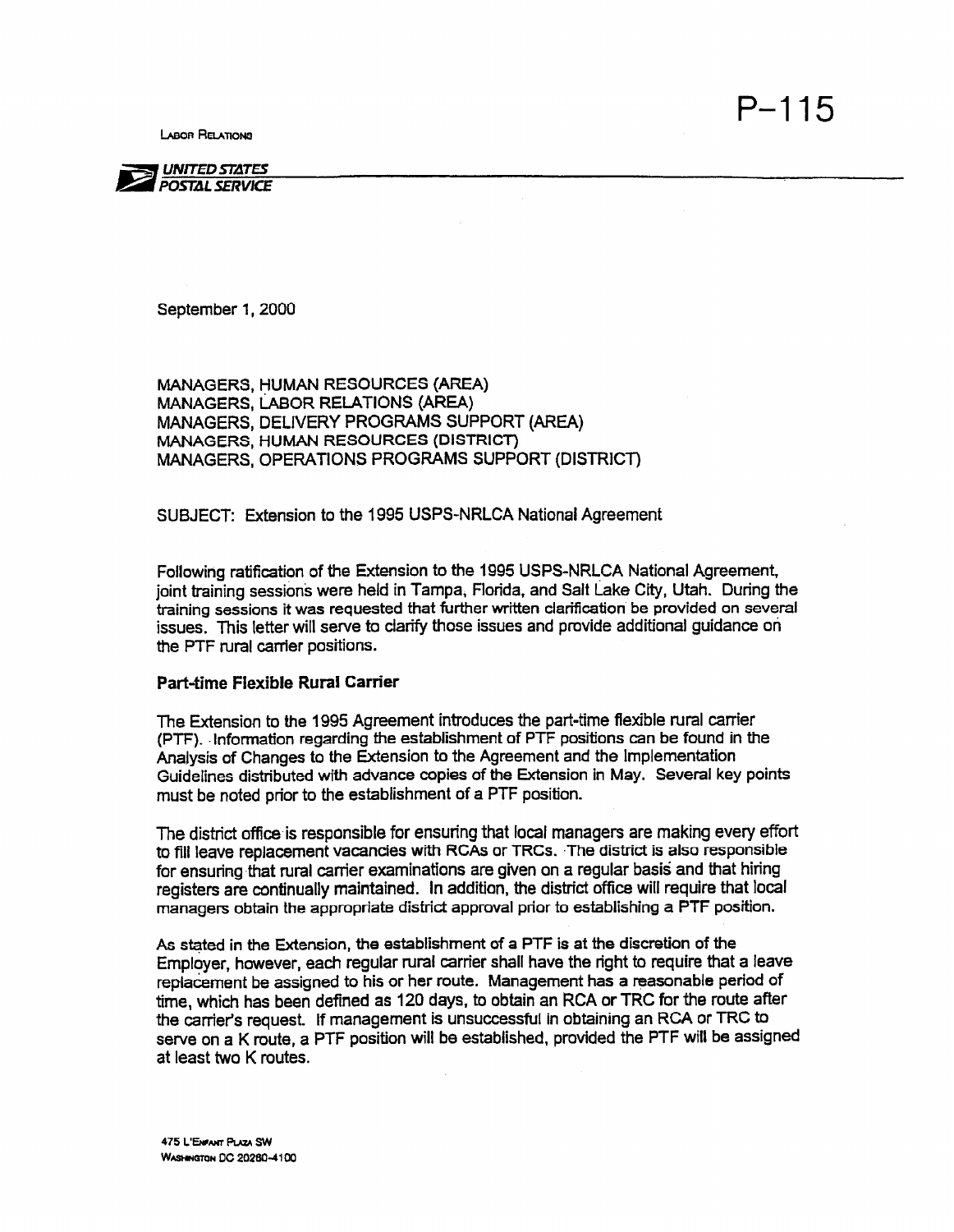PTF rural carrier positions will not be effective prior to September 9, 2000. PTFs will be assigned only to K routes. The assignment will include no less than two (2) K routes and the total evaluated hours of the assigned routes must not exceed 40 hours each week. Generally, the PTF assignment will include no more than four (4) K routes. Management may add or remove routes from the PTF assignment at any time, provided the number of assigned routes does not fall below two (2) K routes, or exceed five (5) K routes.

All qualified substitute rural carriers and RCAs that have completed their probationary period are eligible to bid on PTF assignments. If the PTF assignment still exists after posting in the office, the assignment will be posted district-wide. Only substitutes and RCAs who have completed their probationary period will be eligible to bid on these posted assignments. PTFs may not bid on district-wide PTF postings. If a PTF assignment becomes vacant in an office, management will have the option of eliminating the position or posting the assignment.

When one of the assigned routes of the PTF becomes vacant or the regular carrier is out on extended absence, management may utilize the PTF full-time on the assigned route or utilize the provisions of Article 30.2.D to provide coverage for the route.

#### Relief Day Work List

If a regular rural carrier on the relief day work list, works his or her relief day and selects option #1 in accordance with Article 9.2.C.5.f.(1), a Form 3971 will be completed for the mutually agreed X day. This scheduled X day will be given the same consideration as approved annual leave.

A regular rural carrier on the relief day work list will be bypassed in the rotation if the carrier has at least one day or annual leave (including an approved X day from option #1) or sick leave adjacent to the relief day. However, the carrier may notify management that he or she does not wish to be bypassed in this situation.

Management must provide three (3) working days notice to a regular rural carrier when assigning an X day, except from the beginning of the guarantee year through the end of the designated Christmas period.

If a regular rural carrier works the relief day and fails to complete the entire route, i.e. illness, the carrier will be compensated 150% of the carrier's hourly rate for the actual number of hours worked, regardless of the option selected. PS Form 1314 will be annotated with a J or K as appropriate and PS Form 2240R will be submitted for the actual number of hours to be paid at 150%.

Signing the relief day work list does not provide an entitlement to the regular rural carrier to work the relief day due to the unavailability of a leave replacement. Management must first follow the provisions outlined in Article 30 to provide coverage for a route by utilizing the matrix, PTFs, or qualified leave replacements in the delivery unit. Management may then assign the route to a TRC or other leave replacements in the office, or on some occasions, management may split a route, prior to utilizing a regular to work on the relief day. A regular carrier on the relief day work list must be utilized prior to other regular rural carriers on his or her relief day, in accordance with the appropriate provisions of the Agreement. A regular carrier may not work the relief day in